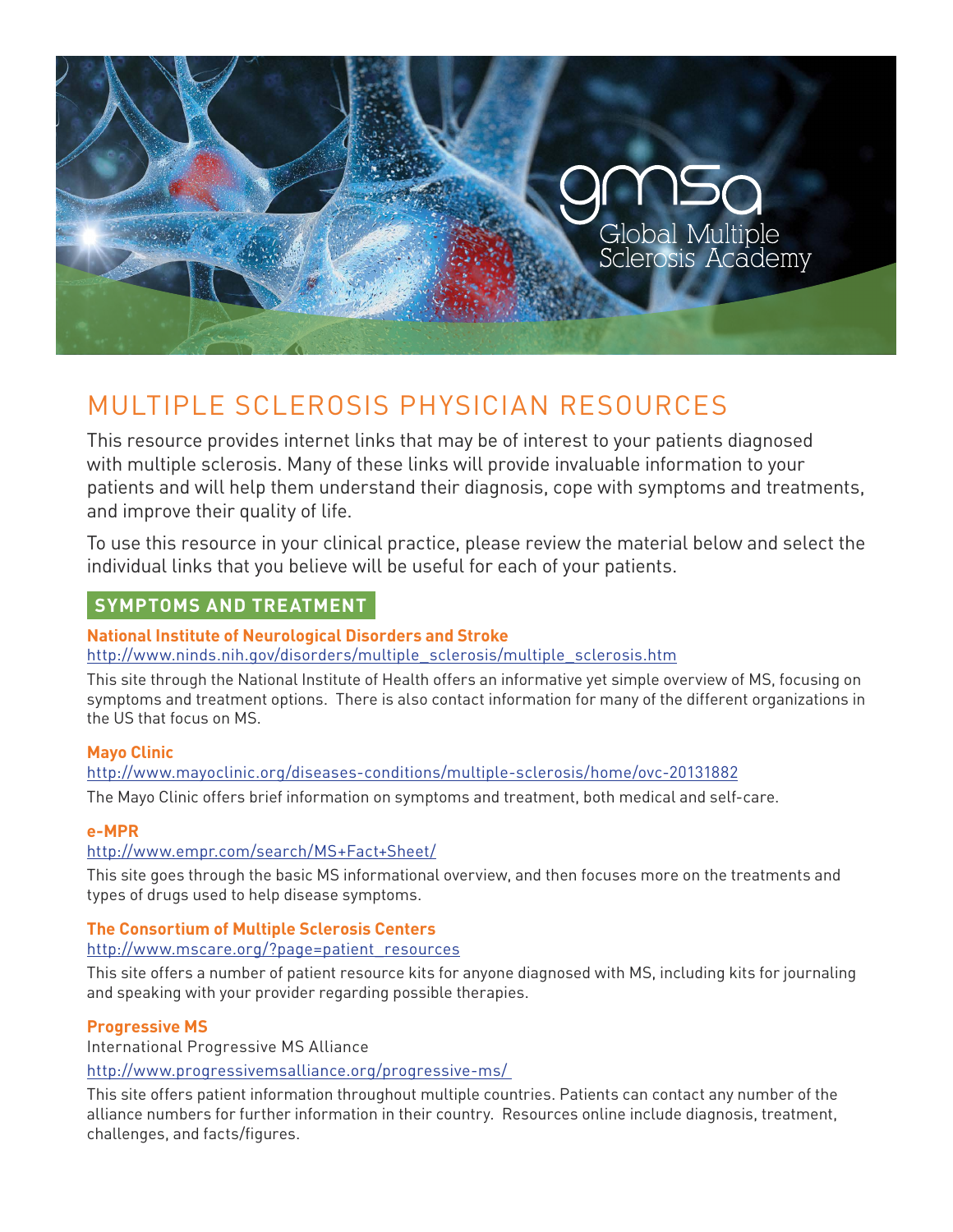## **MS Ireland**

#### http://www.ms-society.ie/home

This site is provided to patients in Ireland and has informative sections on what to do upon being diagnosed, how to live with MS, caring for someone with MS, how to find and speak with healthcare professionals, as well as ways to take action locally.

# **RESEARCH AND EDUCATION**

#### **American Academy of Neurology** http://patients.aan.com/disorders/?event=view&disorder\_id=998

While this site does offer some overview information, it mainly focuses on current research and treatments, including clinical trials and animal research. From this site you can also access videos discussing research and trends in MS.

## **Accelerated Cure**

#### http://www.acceleratedcure.org/

This site is dedicated to the ongoing research activities focused on finding a cure for MS.

## **Spanish MS Society**

#### http://www.esclerosismultiple.com/

A non-profit organization that aims to improve the life of patients with MS in Spain, through providing information on the disease in regards to diagnosis, symptoms and treatments and the latest news on MS.

# **COMMUNITY AND LIVING WITH MS**

#### **www.dmsg.de**

#### https://www.dmsg.de

The German Multiple Sclerosis Society offers resources to medical professionals, as well as MS patients and their families seeking self-help, advice, and support. This site is only available in German.

#### **UpToDate**

http://www.uptodate.com/contents/multiple-sclerosis-in-adults-the-basics This is a one-page overview of living with MS and has an illustration of what MS "looks like" in the body.

#### **MS Argentine Center**

#### **CEMBA - Hospital Italiano de Buenos Aires**

#### www.esclerosismultiple.org

This website offers information in Spanish for patients newly diagnosed or living with MS, related to frequent symptoms, diagnostic procedures and current therapies.

It also displays a section with restricted access for physicians, containing educational medical resources, online courses and a forum for discussion.

#### **MS Australia**

#### https://www.msaustralia.org.au/support-and-services/online-resources/ms-publications/info-sheets

Based in Australia, this site focuses on life with MS. It offers recommendations on diet, exercise, MS in the workplace, pregnancy with MS, community support, and resources for caretakers.

## **Patients Like Me**

#### https://www.patientslikeme.com/conditions/1-multiple-sclerosis

This is a forum-based site for MS patients. One must join (free) to access the forums and join in community discussions.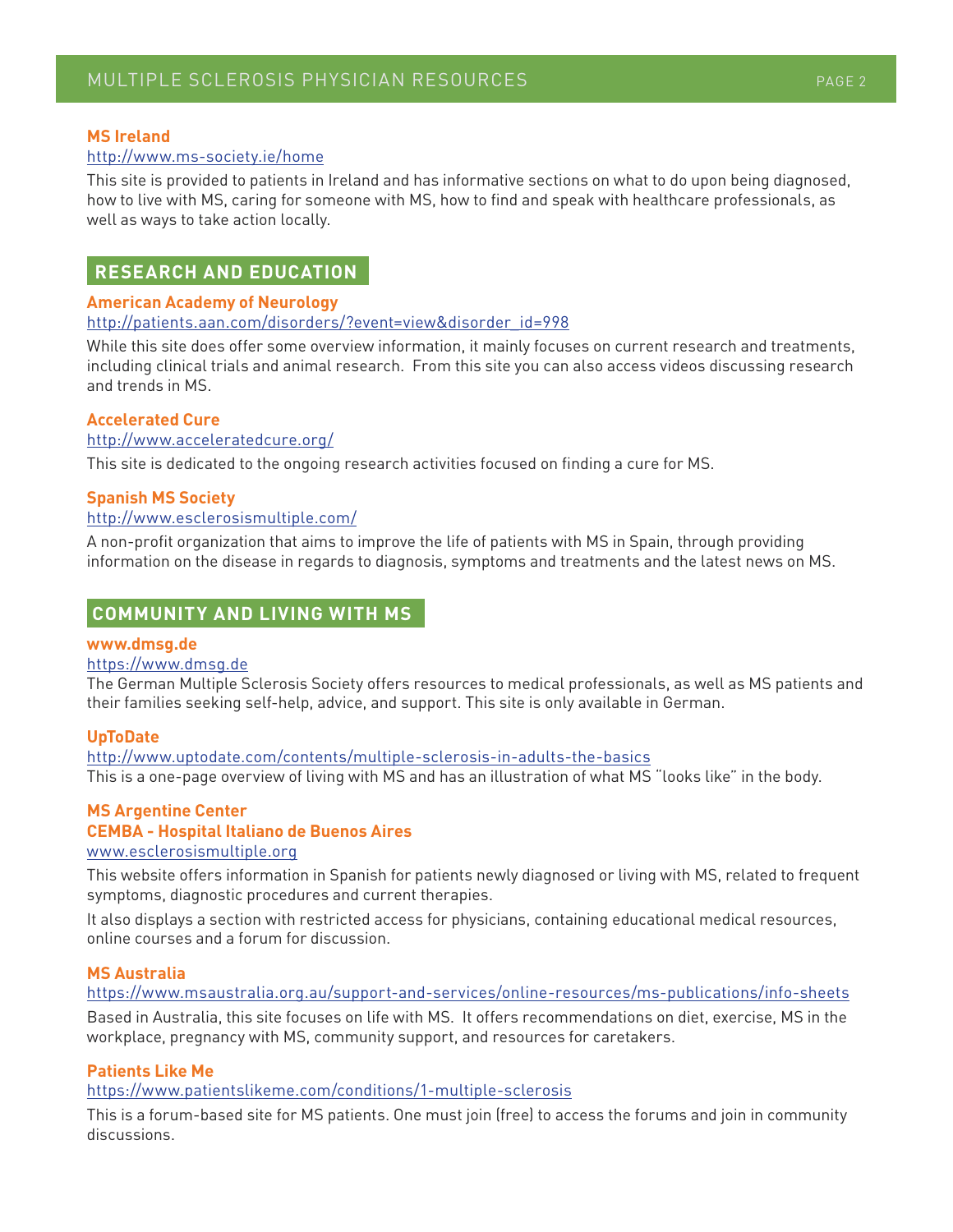## **Can Do MS**

#### http://www.mscando.org/

This site is dedicated to patient empowerment programs. You will find ways to get involved in community outreach, educational and fundraising events, videos, patient stories, and other useful resources.

## **MyMS**

#### http://www.my-ms.org/symptoms\_movement\_disorders.htm

This site offers patients detailed information on lesser-discussed topics of living with MS, such as Cause and Effect, Immunology, Health Insurance, and Legal Questions.

## **MS Coalition**

http://www.ms-coalition.org/cms/index.php?option=com\_content&task=view&id=13&Itemid=41

A collaborative listing of independent MS Networks. The site offers education and advocacy information for patients and loved ones through links to partner sites.

## **Living with MS**

## http://www.msif.org/living-with-ms/

MS International Federation. A UK-based site that has a large section of patient information regarding being diagnosed and living with MS. There are expansive sections on treatments, family, staying healthy, and how to handle relationships after being diagnosed. Patients will also find information on current research and clinical trials.

#### **shift.ms**

#### https://shift.ms/

A social network for people with MS, run by people with MS. Serves as a worldwide social media site for anyone with MS, and friends and family of those living with MS.

#### **European MS Platform (EMSP)**

#### http://www.emsp.org/

A European advocacy site with information on current projects, news, resources, and how to get involved in policy. There is also a blog and media center.

## **European Federation of Neurological Associations (EFNA)**

#### http://efna.net/

A site dedicated to patient-centered neurology groups. There are newsletters, annual reports, toolkits, and projects related to all types of neurological disorders including MS.

## **MULTIPLE TOPICS**

#### **BartsMS Blog**

#### http://multiple-sclerosis-research.blogspot.com/

The aim of this blog is to update patients on The London Neuroimmunology Group's latest research in MS. The purpose of their work is to improve our knowledge and understanding of MS with the goal of improving the lives of people living with this disease.

#### **National Multiple Sclerosis Society**

#### http://www.nationalmssociety.org/What-is-MS

One of the best patient-centered resources for information on MS. This site encompasses all topics from symptoms, diagnosis, treatment, prognosis, research, and wellness/living with MS. There are questions to talk to your physician about, patient experience stories, as well as ways to get involved in the MS community. Includes a link to a PDF Fact Sheet for patients.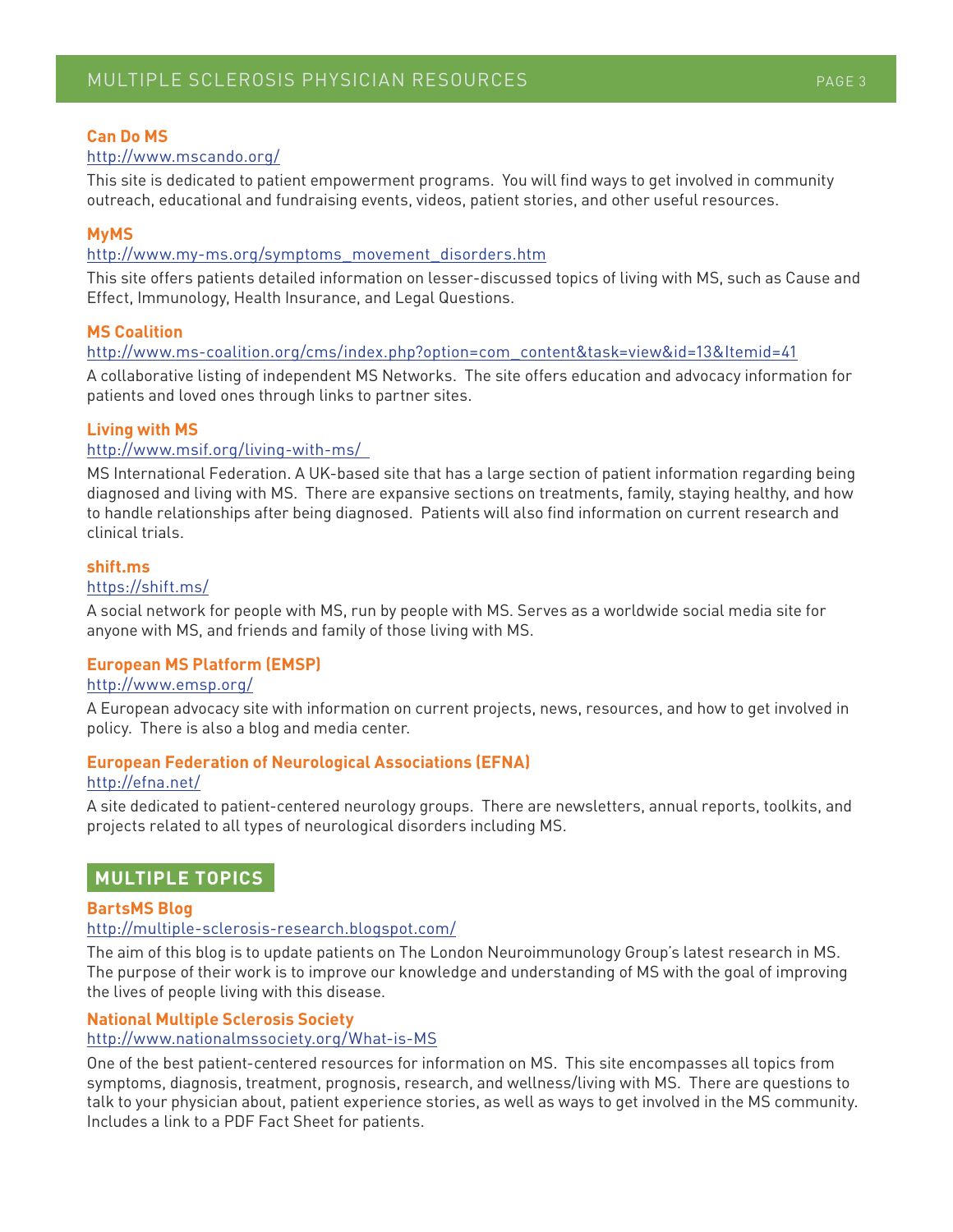## **MS Society of America**

#### http://mymsaa.org/ms-information/overview/

This is a comprehensive site for patients whether newly-diagnosed, or living with MS. There is information on the history of MS, symptoms, treatment, types of disease, tests, etc. Here patients can also access an educational library of research articles and videos, or find out how to volunteer and fundraise.

#### **APSFA**

#### http://www.apsfa.org/msinfo.htm

The APS Foundation of America has a section on their site with basic MS information because MS and APS are often mistaken for one another. The site links you to MS organizations and resources.

#### **Kompetenznetz**

#### http://www.kompetenznetz-multiplesklerose.de/en/for-patients

A German site with detailed information on MS, including symptoms, treatment, clinical trials, and additional ongoing research.

#### **National Health Service UK**

#### http://www.nhs.uk/Conditions/multiple-sclerosis/Pages/Introduction.aspx

A British site with detailed information on MS, including symptoms, treatment, clinical trials, and additional ongoing research.

#### **MS Society UK**

#### https://www.mssociety.org.uk/

Similar to the other MS Society websites, this is a comprehensive site for patients whether newly-diagnosed, or living with MS, who are located in the UK. There is information on the history of MS, symptoms, treatment, types of disease, tests, etc. Here patients can also access an educational library of research articles and videos, or find out how to volunteer and fundraise.

#### **MS Society Canada**

#### https://mssociety.ca/about-ms

This is a Canadian site for patients whether newly-diagnosed, or living with MS. There is information on the history of MS, symptoms, treatment, types of disease, tests, etc. Here patients can also access an educational library of research articles and fact sheets, or find out how to volunteer and fundraise.

#### **The National Organization for Rare Disorders**

#### http://rarediseases.org/rare-diseases/multiple-sclerosis/

The National Organization for Rare Disorders page offers detailed information on MS, including symptoms, treatment, clinical trials, and additional ongoing research.

#### **MS Trust UK**

#### https://www.mstrust.org.uk/

This site encompasses all topics from symptoms, diagnosis, treatment, prognosis, research, and wellness/ living with MS. There are questions to talk to your physician about, patient experience stories, as well as ways to get involved in the MS community. You can also access patient videos and research publications.

# **PHYSICIAN FOCUSED**

#### **MS International Federation**

#### http://www.msif.org/about-us/advocacy/principles-to-promote-quality-of-life/

A UK-based site that has developed principles for physicians and government agencies to follow in developing programs and treatment plans for patients who have been diagnosed with MS. The principles are provided in a variety of languages, including Arabic, Chinese, German, French, and Spanish. The aim is to promote and prolong quality of life amongst patients.